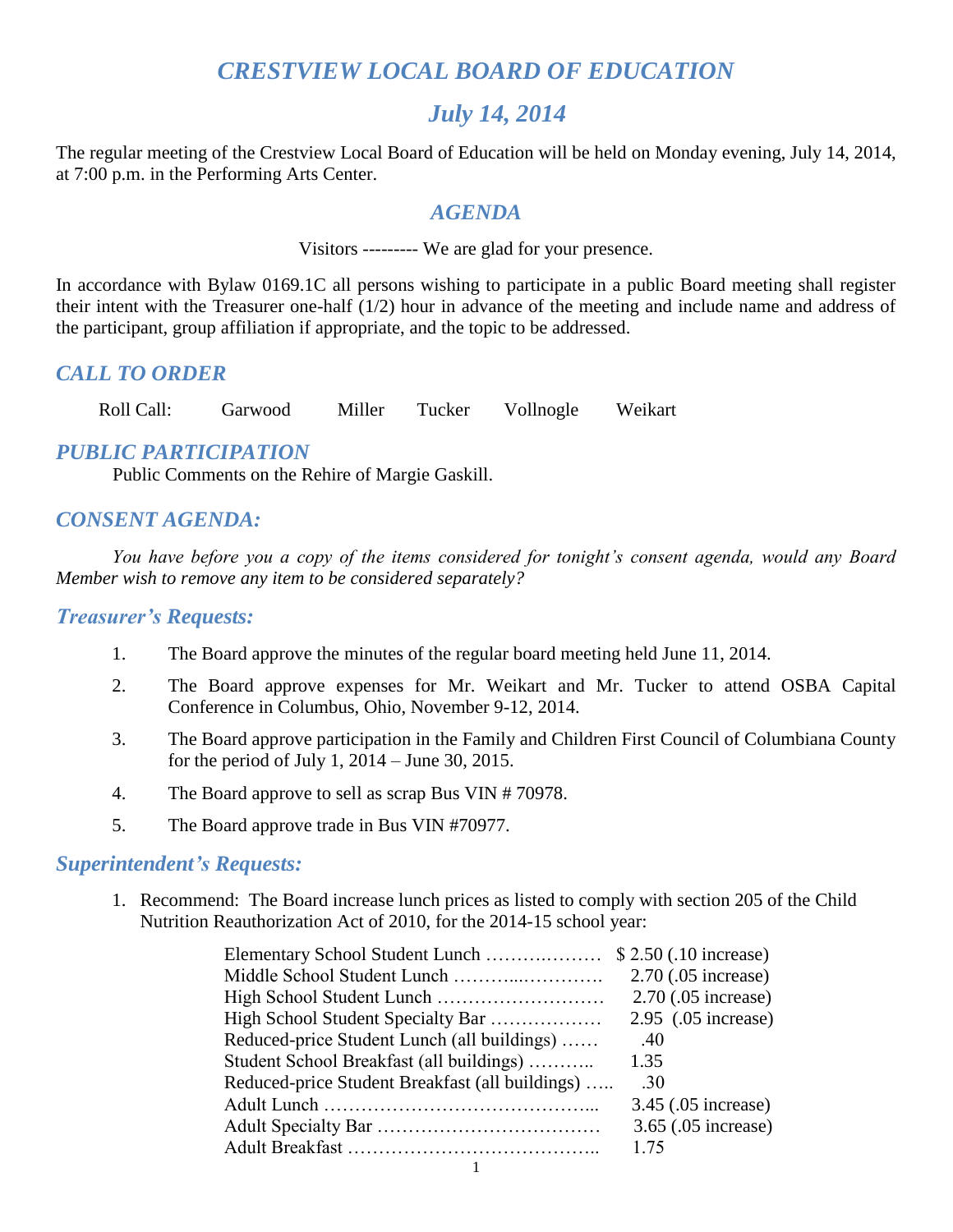2. The Board approve placement of the following licensed personnel on a higher teacher pay scale effective beginning of the 2014-15 school year; official transcripts on file:

Janet Leipheimer – Masters +15

- 3. The Board approve the 2014-15 dues to The Ohio Coalition for Equity & Adequacy of School Funding in the total amount of \$629.63.
- 4. The Board employ the following licensed personnel on a one (1) year limited contract basis for the 2014-15 school year according to the salary schedule as recommended by John A. Dilling, Superintendent, all required reports are on file:

Benjamin Corll – HOSTS Teacher

5. The Board to grant supplemental contracts to the following licensed personnel for the 2014-15 school year as per salary schedule for the assignment designated pursuant to O.R.C. 3313.53; all required reports are on file:

Darren Miller – Online Learning Coordinator Eric Bable – CHS Band Director Jacklynn Mercer – NHS Advisor Jacklynn Mercer – Prom Advisor Kathryn Vrabel – French Club Advisor Kathy Bennett – HS Library/Media Kathy Bennett – HS Newspaper Kathy Bennett – Sophmore Class Advisor Jill Colaneri – Junior Class Advisor Jill Colaneri – HS Spirit Club Advisor Jamie Perna – HS Art Club Dawn Moore – Academic Challenge Advisor Sheena Montgomery – Freshman Class Advisor Laura Nappi – HS Student Council J. Grady Long – Debate Team Coach Ann Hall – Middle School Drama Advisor Veronica Kotel – Chemistry Club Advisor Randi Yazvac – School Detention Monitor Phylicia Joy – School Detention Monitor

6. The Board to grant supplemental contracts to the following nonteaching personnel for the 2014-15 school year as per salary schedule for the assignment designated pursuant to O.R.C. 3313.53; all required reports on file:

> Aricka Gates - CMS Fall Sports Cheer Coach Daryl Miller – CHS Computer Club Advisor James Gilbert – CMS Assistant Football Coach Jonathan Kinkead – CHS Varsity Boys Head Soccer Coach Jedidiah Campbell – CHS Freshman Football Coach Theresa Dallies – CHS Varsity/JV Fall Sports Cheer Coach Jamiel Radman – CHS JV Boys Soccer coach

7. The Board approve the following as a non-paid volunteer for the 2014-15 school year; pending receipt of all required reports:

> Clay Linhart – CHS JV Boys Soccer coach Corey Coblentz – CHS Assistant Golf Coach

8. The Board approve the following personnel for Athletic Department event positions:

*Ticket Sellers* Michelle Crawford… Brenda Stewart…Jennifer Burbick-Rothwell

9. The Board approve the reassignment of the following licensed personnel, effective the 2014-15 school year:

Eric Bable, CMS Music Teacher to CHS Music Teacher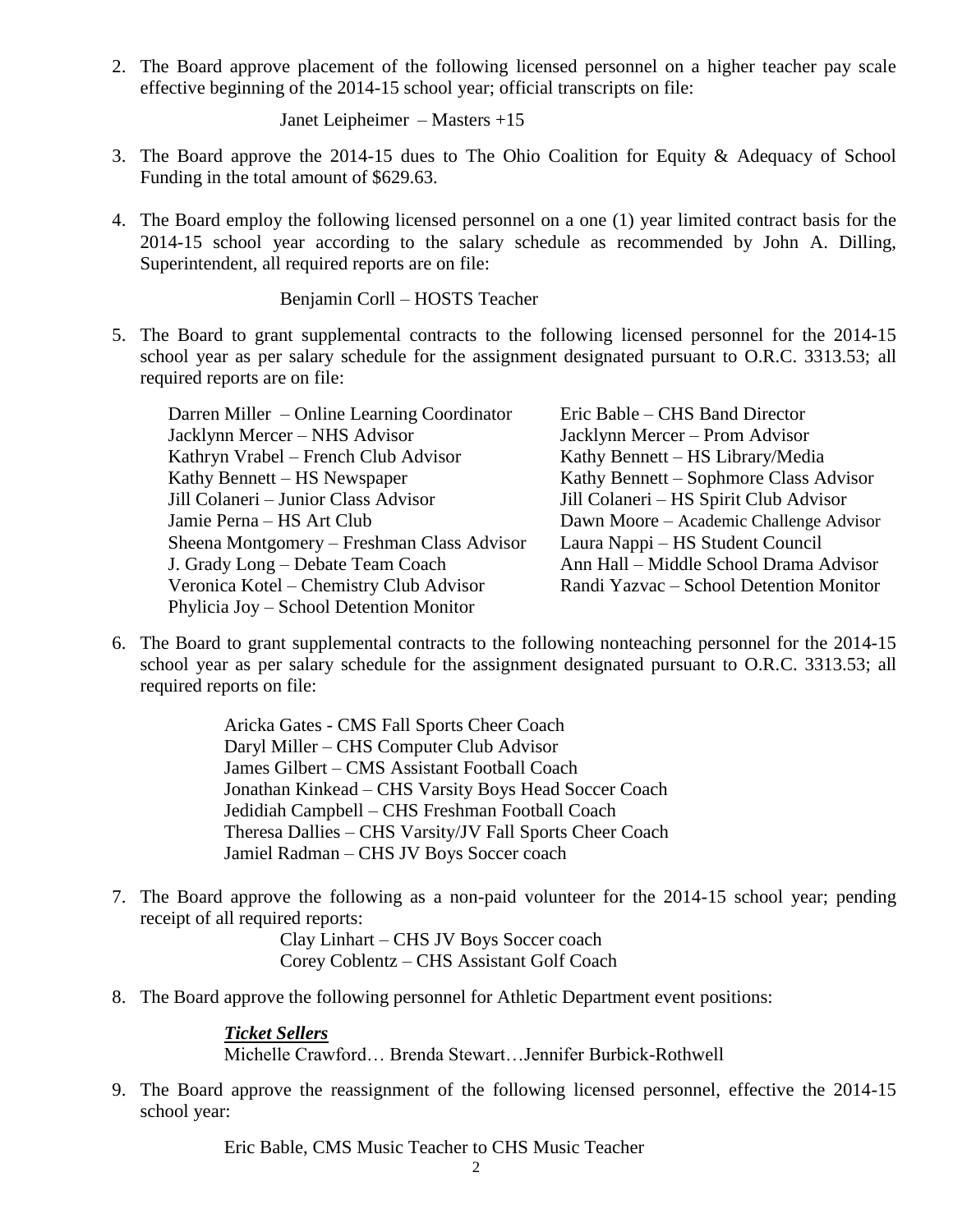- 10. The Board grant a one (1) year limited administrative contract and fringe benefit package as per established guidelines to Richard Burbick, Supervisor Transportation/Mechanical, beginning July 21, 2014 through June 30, 2015, 246 work days at the salary of \$46,186.00 as recommended by John A. Dilling, Superintendent, pending receipt of all required reports.
- 11. The Board approve the student/parent handbooks for the 2014-2015 school year as presented for the following:

Crestview High School Crestview Middle School Crestview Elementary School

12. The Board approve the following licensed personnel be granted a one (1) year limited contract basis for the 2014-2015 school year as an Instructional Tutor according to the established wage rate; all required reports on file:

Kathleen Rotellini – Elementary School Instructional Tutor

13. The Board approve the following nonteaching personnel on a one (1) year limited contract basis effective August 1, 2014 through July 31, 2015 according to the salary schedule as recommended by John A. Dilling, Superintendent, all required reports on file:

Forrest Raschilla – Technology Assistant

14. The Board approve the following nonteaching personnel on a one (1) year limited contract basis for the 2014-2015 school year, according to the salary schedule as recommended by John A. Dilling, Superintendent, all required reports on file:

Margie Gaskiil – Cafeteria Cook

15. The Board approve the following licensed personnel be granted a one (1) year limited contract basis for the 2014-2015 school year, according to the salary schedule as recommended by John A. Dilling, Superintendent, pending receipt of all required reports:

William Redd - CMS Music Teacher

## **END of CONSENT AGENDA**

Recommend the Board approve the consent agenda as presented:

Moved by  $\_\_\_\$ , second by  $\_\_\_\$ to approve consent agenda. Vote yes:  $\_\_\_\_\_\_\_\_\_\_\_\_\_\_\_$ Vote no:  $\frac{1}{\sqrt{1-\frac{1}{2}}}, \frac{1}{\sqrt{1-\frac{1}{2}}}, \frac{1}{\sqrt{1-\frac{1}{2}}}, \frac{1}{\sqrt{1-\frac{1}{2}}}, \frac{1}{\sqrt{1-\frac{1}{2}}}, \frac{1}{\sqrt{1-\frac{1}{2}}}, \frac{1}{\sqrt{1-\frac{1}{2}}}, \frac{1}{\sqrt{1-\frac{1}{2}}}, \frac{1}{\sqrt{1-\frac{1}{2}}}, \frac{1}{\sqrt{1-\frac{1}{2}}}, \frac{1}{\sqrt{1-\frac{1}{2}}}, \frac{1}{\sqrt{1-\frac{1}{2}}}, \frac{1}{\sqrt$ 

#### *Treasurer's Requests/Recommendations not included in Consent Agenda:*

1. The Board approve financial reports and investments as prepared and presented.

Moved by \_\_\_\_\_, second by \_\_\_\_\_. Vote yes: \_\_\_\_\_, \_\_\_\_\_, \_\_\_\_\_, \_\_\_\_\_, \_\_\_\_\_. Vote no: \_\_\_\_,  $\frac{1}{\sqrt{2\pi}}$ ,  $\frac{1}{\sqrt{2\pi}}$ ,  $\frac{1}{\sqrt{2\pi}}$ ,  $\frac{1}{\sqrt{2\pi}}$ ,  $\frac{1}{\sqrt{2\pi}}$ ,  $\frac{1}{\sqrt{2\pi}}$ ,  $\frac{1}{\sqrt{2\pi}}$ ,  $\frac{1}{\sqrt{2\pi}}$ ,  $\frac{1}{\sqrt{2\pi}}$ ,  $\frac{1}{\sqrt{2\pi}}$ 

- 2. Recommend: The Board accept donations from:
	- a. Society of Chemical Industry Club \$1,000.00 to HS Chemistry Club

Moved by \_\_\_\_\_, second by \_\_\_\_\_. Vote yes:  $\_\_\_\_\_\_\_\_\_\_\_\_\_\_\_$  \_\_\_\_\_, \_\_\_\_\_, \_\_\_\_\_. Vote no:  $\_\_\_\_\_\_\$ \_\_\_\_\_, \_\_\_\_\_\_, \_\_\_\_\_\_\_. Absent: \_\_\_\_\_\_, \_\_\_\_\_\_. Motion carried \_\_\_\_\_\_. Failed \_\_\_\_\_.